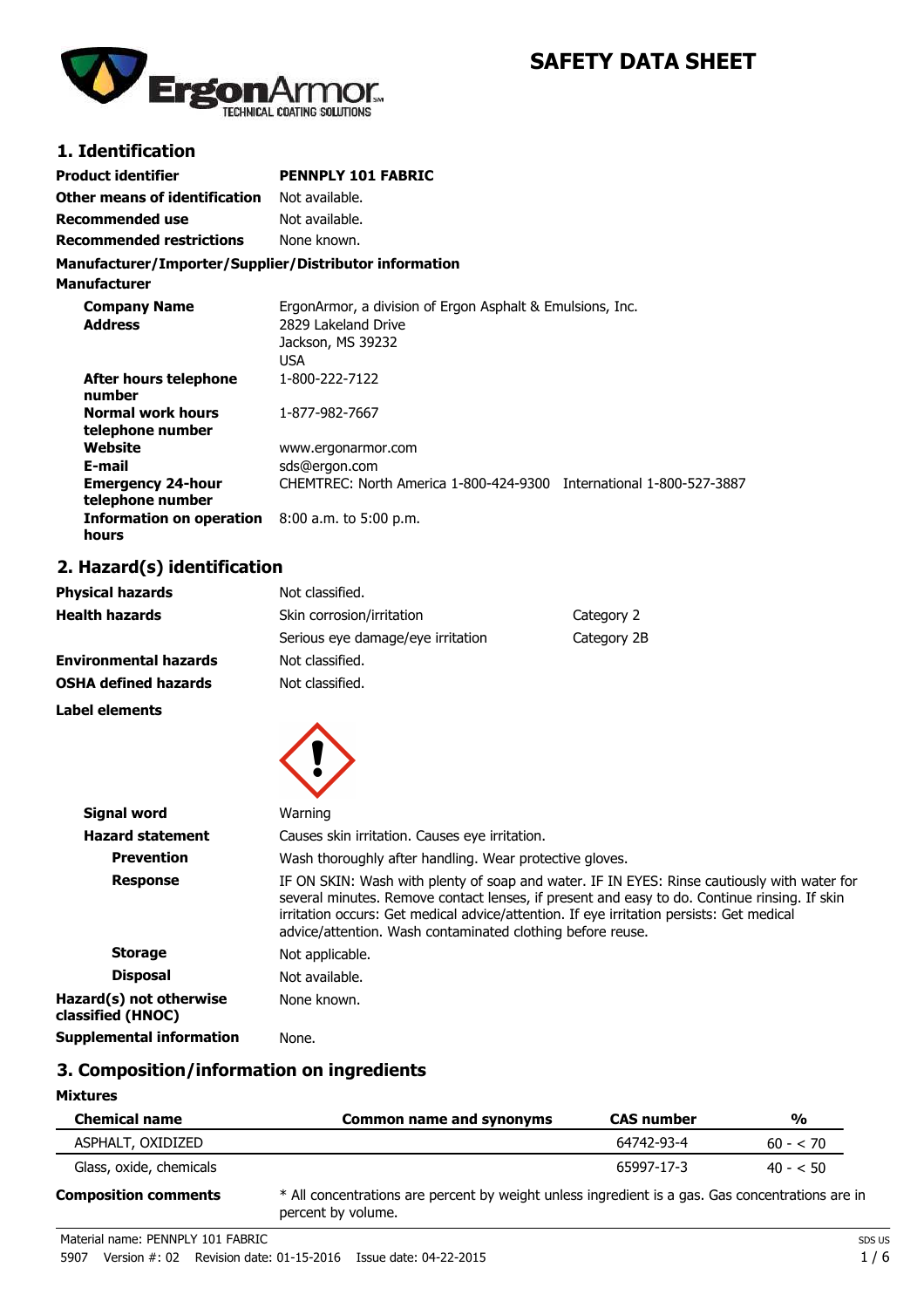# **4. First-aid measures**

| <b>Inhalation</b>                                                                   | If breathing is difficult, remove to fresh air and keep at rest in a position comfortable for breathing.<br>Get medical attention, if needed. Call a physician if symptoms develop or persist.                                                                                                                                 |  |
|-------------------------------------------------------------------------------------|--------------------------------------------------------------------------------------------------------------------------------------------------------------------------------------------------------------------------------------------------------------------------------------------------------------------------------|--|
| <b>Skin contact</b>                                                                 | In case of contact, immediately flush skin with plenty of water for at least 15 minutes while<br>removing contaminated clothing and shoes. Thoroughly wash (or discard) clothing and shoes<br>before reuse.                                                                                                                    |  |
| Eye contact                                                                         | Immediately flush eyes with plenty of water for at least 15 minutes. If a contact lens is present, DO<br>NOT delay irrigation or attempt to remove the lens. Get medical attention if irritation develops and<br>persists.                                                                                                     |  |
| <b>Ingestion</b>                                                                    | Rinse mouth. Do not induce vomiting. Do not use mouth-to-mouth method if victim ingested the<br>substance. Call a POISON CENTER or doctor/physician if you feel unwell.                                                                                                                                                        |  |
| Most important<br>symptoms/effects, acute and<br>delayed                            | Not available.                                                                                                                                                                                                                                                                                                                 |  |
| <b>Indication of immediate</b><br>medical attention and special<br>treatment needed | In case of ingestion, the decision of whether or not to induce vomiting should be made by the<br>attending physician. Certain pre-existing conditions may make workers particularly susceptible to<br>the effects of this chemical: asthma, allergies, impaired pulmonary function.                                            |  |
| <b>General information</b>                                                          | If you feel unwell, seek medical advice (show the label where possible). Ensure that medical<br>personnel are aware of the material(s) involved, and take precautions to protect themselves. Show<br>this safety data sheet to the doctor in attendance. Discard any shoes or clothing items that cannot<br>be decontaminated. |  |

# **5. Fire-fighting measures**

| Suitable extinguishing media                                               | Water fog. Foam. Dry chemical powder. Carbon dioxide (CO2). Addition of water or foam to the fire<br>may cause frothing.                                                                                                                                                                                                                                                                                                                                                                                                                              |
|----------------------------------------------------------------------------|-------------------------------------------------------------------------------------------------------------------------------------------------------------------------------------------------------------------------------------------------------------------------------------------------------------------------------------------------------------------------------------------------------------------------------------------------------------------------------------------------------------------------------------------------------|
| <b>Unsuitable extinguishing</b><br>media                                   | Do not use a solid water stream as it may scatter and spread fire.                                                                                                                                                                                                                                                                                                                                                                                                                                                                                    |
| <b>Specific hazards arising from</b><br>the chemical                       | Fire may produce irritating, corrosive and/or toxic gases. Development of hazardous combustion<br>gases or vapours possible in the event of a fire. The following may develop: Acrolein.                                                                                                                                                                                                                                                                                                                                                              |
| <b>Special protective equipment</b><br>and precautions for<br>firefighters | Firefighters must use standard protective equipment including flame retardant coat, helmet with<br>face shield, gloves, rubber boots, and in enclosed spaces, SCBA. Firefighters should wear full<br>protective clothing including self contained breathing apparatus. Structural firefighters protective<br>clothing will only provide limited protection.                                                                                                                                                                                           |
| <b>Fire-fighting</b><br>equipment/instructions                             | In case of fire and/or explosion do not breathe fumes. Firefighters must use standard protective<br>equipment including flame retardant coat, helmet with face shield, gloves, rubber boots, and in<br>enclosed spaces, SCBA. ALWAYS stay away from tanks engulfed in flame. Fight fire from maximum<br>distance or use unmanned hose holders or monitor nozzles. In the event of fire, cool tanks with<br>water spray. By fire, toxic gases may be formed (COx, NOx). Keep run-off water out of sewers and<br>water sources. Dike for water control. |
| <b>Specific methods</b>                                                    | In the event of fire and/or explosion do not breathe fumes. In the event of fire, cool tanks with<br>water spray. Use water spray to cool unopened containers.                                                                                                                                                                                                                                                                                                                                                                                        |

## **6. Accidental release measures**

| <b>Personal precautions,</b><br>protective equipment and<br>emergency procedures | Wear necessary protective equipment.                                                                                                                                                                                                                                        |
|----------------------------------------------------------------------------------|-----------------------------------------------------------------------------------------------------------------------------------------------------------------------------------------------------------------------------------------------------------------------------|
| <b>Methods and materials for</b><br>containment and cleaning up                  | Shovel into a dry metal container.                                                                                                                                                                                                                                          |
| <b>Environmental precautions</b>                                                 | Not relevant because of the packaging.                                                                                                                                                                                                                                      |
| 7. Handling and storage                                                          |                                                                                                                                                                                                                                                                             |
| <b>Precautions for safe handling</b>                                             | The product is non-combustible. If heated, irritating vapors may be formed. Do not use in areas<br>without adequate ventilation. Wash hands thoroughly after handling. Wash hands after handling.<br>Observe good industrial hygiene practices.                             |
| Conditions for safe storage,<br>including any<br><i>incompatibilities</i>        | Prevent electrostatic charge build-up by using common bonding and grounding techniques. Store in<br>a well-ventilated place. Keep the container tightly closed and dry. Store in a closed container away<br>from incompatible materials. Keep out of the reach of children. |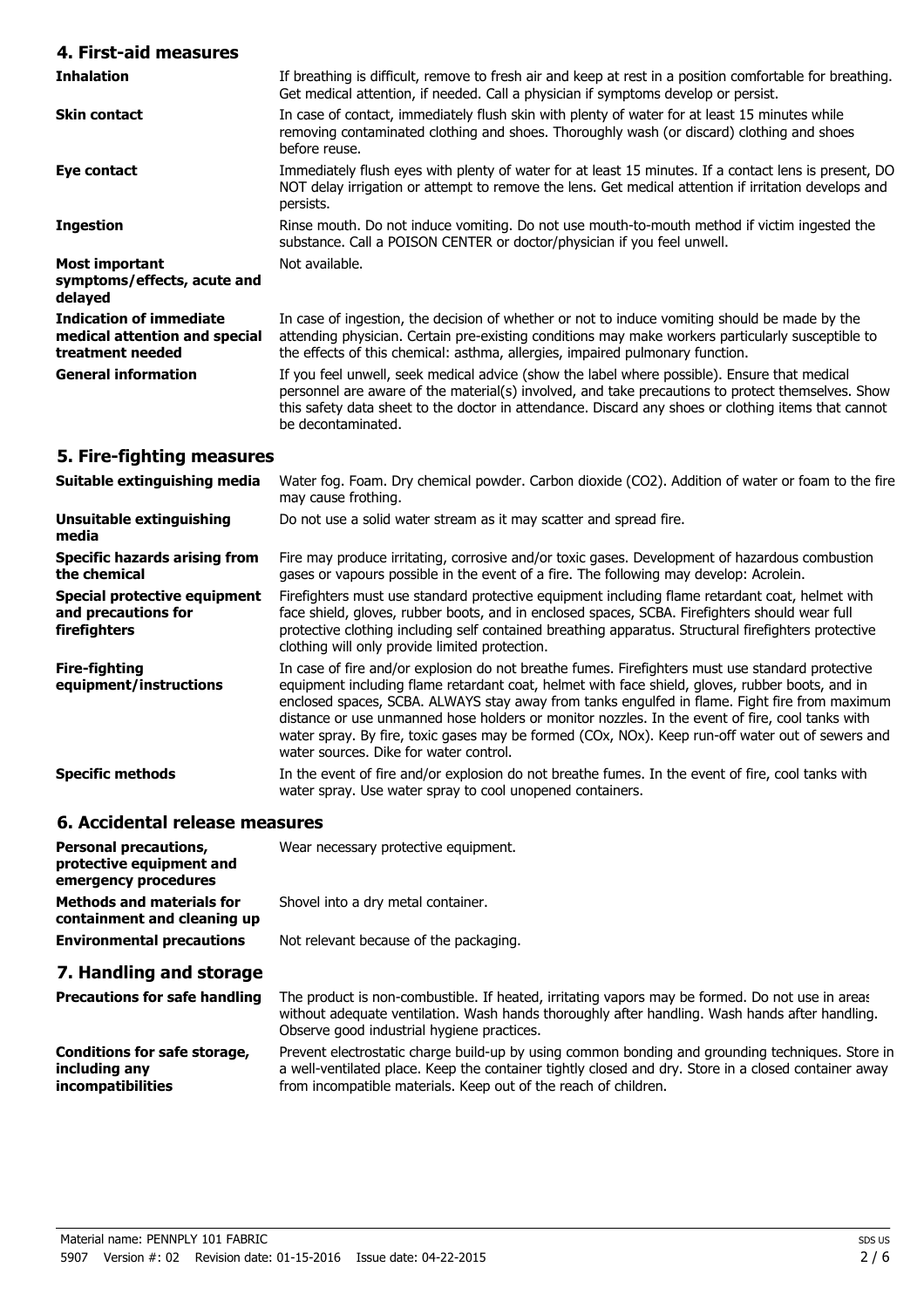# **8. Exposure controls/personal protection**

# **Occupational exposure limits**

| <b>US. ACGIH Threshold Limit Values</b><br><b>Components</b>     | <b>Type</b>                                                                                                                                                                         | <b>Value</b>                             | Form                                        |
|------------------------------------------------------------------|-------------------------------------------------------------------------------------------------------------------------------------------------------------------------------------|------------------------------------------|---------------------------------------------|
| Glass, oxide, chemicals (CAS<br>65997-17-3)                      | <b>TWA</b>                                                                                                                                                                          | 1 fibers/cm3                             | Fiber.                                      |
|                                                                  |                                                                                                                                                                                     | 5 mg/m $3$                               | Inhalable fraction.                         |
| <b>U.S. - NIOSH</b><br><b>Components</b>                         | <b>Type</b>                                                                                                                                                                         | <b>Value</b>                             |                                             |
| ASPHALT, OXIDIZED (CAS<br>64742-93-4)                            | <b>REL</b>                                                                                                                                                                          | $5$ mg/m $3$                             |                                             |
| US. NIOSH: Pocket Guide to Chemical Hazards<br><b>Components</b> | <b>Type</b>                                                                                                                                                                         | <b>Value</b>                             | <b>Form</b>                                 |
| Glass, oxide, chemicals (CAS<br>65997-17-3)                      | <b>TWA</b>                                                                                                                                                                          | 3 fibers/cm3                             | Fiber.                                      |
|                                                                  |                                                                                                                                                                                     | 3 fibers/cm3<br>5 mg/m $3$<br>5 mg/m $3$ | Dust.<br>fibers, total dust<br>Fiber, total |
| <b>Biological limit values</b>                                   | No biological exposure limits noted for the ingredient(s).                                                                                                                          |                                          |                                             |
| Appropriate engineering<br>controls                              | Ensure adequate ventilation, especially in confined areas.                                                                                                                          |                                          |                                             |
|                                                                  | Individual protection measures, such as personal protective equipment                                                                                                               |                                          |                                             |
| <b>Eye/face protection</b>                                       | If contact is likely, safety glasses with side shields are recommended.                                                                                                             |                                          |                                             |
| <b>Hand protection</b>                                           | Chemical resistant gloves are recommended. If contact with forearms is likely wear gauntlet style<br>gloves.                                                                        |                                          |                                             |
| Other                                                            | Use impervious gloves.                                                                                                                                                              |                                          |                                             |
| <b>Respiratory protection</b>                                    | When workers are facing concentrations above the exposure limit they must use appropriate<br>certified respirators.                                                                 |                                          |                                             |
| <b>Thermal hazards</b>                                           | Not available.                                                                                                                                                                      |                                          |                                             |
| <b>General hygiene</b><br>considerations                         | When using do not smoke. Avoid contact with eyes. Avoid contact with skin. Keep away from food<br>and drink. Handle in accordance with good industrial hygiene and safety practice. |                                          |                                             |
| 9. Physical and chemical properties                              |                                                                                                                                                                                     |                                          |                                             |
|                                                                  |                                                                                                                                                                                     |                                          |                                             |
| Appearance                                                       | Solid. Sheets.                                                                                                                                                                      |                                          |                                             |
| <b>Physical state</b>                                            | Solid.<br>Solid.                                                                                                                                                                    |                                          |                                             |
| Form                                                             |                                                                                                                                                                                     |                                          |                                             |
| Color                                                            | Varies                                                                                                                                                                              |                                          |                                             |
| Odor                                                             | Product is a black, semi-solid with a burnt tar odor.                                                                                                                               |                                          |                                             |
| <b>Odor threshold</b>                                            | Not available.                                                                                                                                                                      |                                          |                                             |
| рH                                                               | Not available.                                                                                                                                                                      |                                          |                                             |
| <b>Melting point/freezing point</b>                              | 150 - 250 °F (65.56 - 121.11 °C) ASTM D36 Softening Point                                                                                                                           |                                          |                                             |
| Initial boiling point and<br>boiling range                       | $> 800$ °F ( $> 426.67$ °C)                                                                                                                                                         |                                          |                                             |
| Flash point                                                      | > 400.0 °F (> 204.4 °C)                                                                                                                                                             |                                          |                                             |
| <b>Evaporation rate</b>                                          | Not available.                                                                                                                                                                      |                                          |                                             |
| Flammability (solid, gas)                                        | Not available.                                                                                                                                                                      |                                          |                                             |
| Upper/lower flammability or explosive limits                     |                                                                                                                                                                                     |                                          |                                             |
| Flammability limit - lower Not available.<br>(%)                 |                                                                                                                                                                                     |                                          |                                             |
| <b>Flammability limit -</b><br>upper $(% )$                      | Not available.                                                                                                                                                                      |                                          |                                             |
| <b>Explosive limit - lower</b><br>(%)                            | Not available.                                                                                                                                                                      |                                          |                                             |
| <b>Explosive limit - upper</b><br>(%)                            | Not available.                                                                                                                                                                      |                                          |                                             |
| Vapor pressure                                                   | 4 hPa estimated                                                                                                                                                                     |                                          |                                             |
| <b>Vapor density</b>                                             | Not available.                                                                                                                                                                      |                                          |                                             |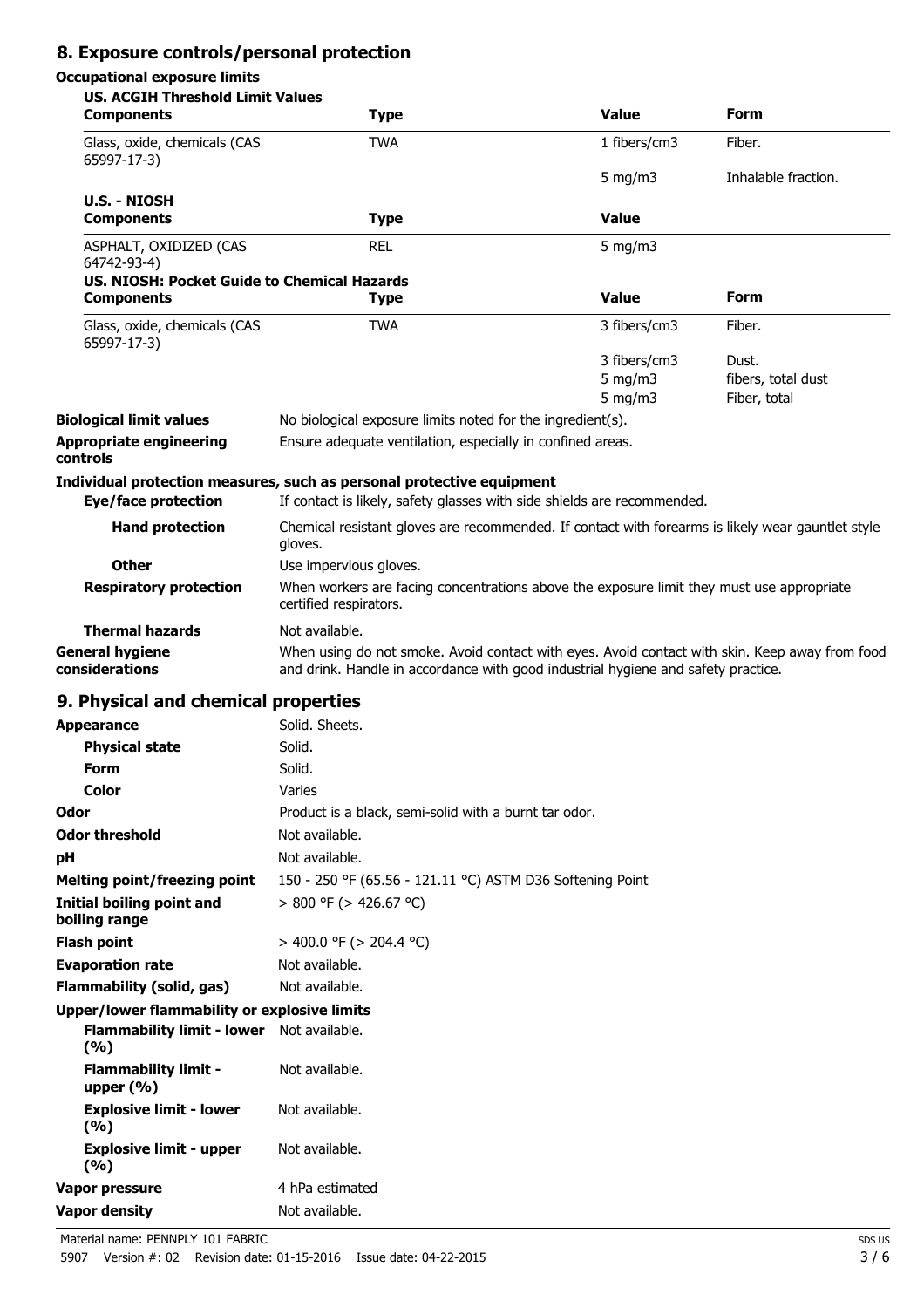| <b>Relative density</b>                           | Not available.         |
|---------------------------------------------------|------------------------|
| Solubility(ies)                                   |                        |
| Solubility (water)                                | Not available.         |
| <b>Partition coefficient</b><br>(n-octanol/water) | Not available.         |
| <b>Auto-ignition temperature</b>                  | > 700 °F (> 371.11 °C) |
| <b>Decomposition temperature</b>                  | Not available.         |
| Viscosity                                         | Not available.         |
| <b>Other information</b>                          |                        |
| <b>Density</b>                                    | Not Available          |
| <b>Percent volatile</b>                           | 0 %                    |
| <b>Specific gravity</b>                           | 1 - 1.9                |

# **10. Stability and reactivity**

| <b>Reactivity</b>                            | Not available.                                                                                                                               |
|----------------------------------------------|----------------------------------------------------------------------------------------------------------------------------------------------|
| <b>Chemical stability</b>                    | Material is stable under normal conditions.                                                                                                  |
| <b>Possibility of hazardous</b><br>reactions | Hazardous polymerization does not occur.                                                                                                     |
| <b>Conditions to avoid</b>                   | Strong oxidizing agents.                                                                                                                     |
| <b>Incompatible materials</b>                | Incompatible with oxidizing agents.                                                                                                          |
| <b>Hazardous decomposition</b><br>products   | Upon decomposition, product emits acrid dense smoke with carbon dioxide, carbon monoxide, trace<br>oxides of nitrogen and sulfur, and water. |

# **11. Toxicological information**

### **Information on likely routes of exposure**

| <b>Ingestion</b><br>May cause discomfort if swallowed. However, ingestion is not likely to be a primary route of<br>occupational exposure.<br><b>Inhalation</b><br>May cause irritation to the respiratory system.<br><b>Skin contact</b><br>Irritating to skin.<br>Causes eye irritation. Molten material will produce thermal burns.<br>Eye contact<br>Not available.<br>Symptoms related to the<br>physical, chemical and<br>toxicological characteristics<br><b>Information on toxicological effects</b><br><b>Acute toxicity</b><br>Not available.<br><b>Skin corrosion/irritation</b><br>Defats the skin. Causes irritation.<br>Serious eye damage/eye<br>Irritating to eyes.<br>irritation<br>Respiratory or skin sensitization<br>Not available.<br><b>Respiratory sensitization</b><br><b>Skin sensitization</b><br>Irritating to skin.<br><b>Germ cell mutagenicity</b><br>No data available to indicate product or any components present at greater than 0.1% are<br>mutagenic or genotoxic.<br>Carcinogenicity<br>This product is not considered to be a carcinogen by IARC, ACGIH, NTP, or OSHA.<br><b>IARC Monographs. Overall Evaluation of Carcinogenicity</b><br>ASPHALT, OXIDIZED (CAS 64742-93-4)<br>2A Probably carcinogenic to humans.<br>Glass, oxide, chemicals (CAS 65997-17-3)<br>2B Possibly carcinogenic to humans.<br>3 Not classifiable as to carcinogenicity to humans.<br>US. National Toxicology Program (NTP) Report on Carcinogens<br>Glass, oxide, chemicals (CAS 65997-17-3)<br>Reasonably Anticipated to be a Human Carcinogen.<br>US. OSHA Specifically Regulated Substances (29 CFR 1910.1001-1050)<br>Not listed.<br><b>Reproductive toxicity</b><br>Contains no ingredient listed as toxic to reproduction<br>Not available.<br><b>Specific target organ toxicity</b><br>- single exposure<br><b>Specific target organ toxicity</b><br>Not available.<br>- repeated exposure | Information on likely routes of exposure |  |  |  |
|------------------------------------------------------------------------------------------------------------------------------------------------------------------------------------------------------------------------------------------------------------------------------------------------------------------------------------------------------------------------------------------------------------------------------------------------------------------------------------------------------------------------------------------------------------------------------------------------------------------------------------------------------------------------------------------------------------------------------------------------------------------------------------------------------------------------------------------------------------------------------------------------------------------------------------------------------------------------------------------------------------------------------------------------------------------------------------------------------------------------------------------------------------------------------------------------------------------------------------------------------------------------------------------------------------------------------------------------------------------------------------------------------------------------------------------------------------------------------------------------------------------------------------------------------------------------------------------------------------------------------------------------------------------------------------------------------------------------------------------------------------------------------------------------------------------------------------------------------------------------------------------------------------------------|------------------------------------------|--|--|--|
|                                                                                                                                                                                                                                                                                                                                                                                                                                                                                                                                                                                                                                                                                                                                                                                                                                                                                                                                                                                                                                                                                                                                                                                                                                                                                                                                                                                                                                                                                                                                                                                                                                                                                                                                                                                                                                                                                                                        |                                          |  |  |  |
|                                                                                                                                                                                                                                                                                                                                                                                                                                                                                                                                                                                                                                                                                                                                                                                                                                                                                                                                                                                                                                                                                                                                                                                                                                                                                                                                                                                                                                                                                                                                                                                                                                                                                                                                                                                                                                                                                                                        |                                          |  |  |  |
|                                                                                                                                                                                                                                                                                                                                                                                                                                                                                                                                                                                                                                                                                                                                                                                                                                                                                                                                                                                                                                                                                                                                                                                                                                                                                                                                                                                                                                                                                                                                                                                                                                                                                                                                                                                                                                                                                                                        |                                          |  |  |  |
|                                                                                                                                                                                                                                                                                                                                                                                                                                                                                                                                                                                                                                                                                                                                                                                                                                                                                                                                                                                                                                                                                                                                                                                                                                                                                                                                                                                                                                                                                                                                                                                                                                                                                                                                                                                                                                                                                                                        |                                          |  |  |  |
|                                                                                                                                                                                                                                                                                                                                                                                                                                                                                                                                                                                                                                                                                                                                                                                                                                                                                                                                                                                                                                                                                                                                                                                                                                                                                                                                                                                                                                                                                                                                                                                                                                                                                                                                                                                                                                                                                                                        |                                          |  |  |  |
|                                                                                                                                                                                                                                                                                                                                                                                                                                                                                                                                                                                                                                                                                                                                                                                                                                                                                                                                                                                                                                                                                                                                                                                                                                                                                                                                                                                                                                                                                                                                                                                                                                                                                                                                                                                                                                                                                                                        |                                          |  |  |  |
|                                                                                                                                                                                                                                                                                                                                                                                                                                                                                                                                                                                                                                                                                                                                                                                                                                                                                                                                                                                                                                                                                                                                                                                                                                                                                                                                                                                                                                                                                                                                                                                                                                                                                                                                                                                                                                                                                                                        |                                          |  |  |  |
|                                                                                                                                                                                                                                                                                                                                                                                                                                                                                                                                                                                                                                                                                                                                                                                                                                                                                                                                                                                                                                                                                                                                                                                                                                                                                                                                                                                                                                                                                                                                                                                                                                                                                                                                                                                                                                                                                                                        |                                          |  |  |  |
|                                                                                                                                                                                                                                                                                                                                                                                                                                                                                                                                                                                                                                                                                                                                                                                                                                                                                                                                                                                                                                                                                                                                                                                                                                                                                                                                                                                                                                                                                                                                                                                                                                                                                                                                                                                                                                                                                                                        |                                          |  |  |  |
|                                                                                                                                                                                                                                                                                                                                                                                                                                                                                                                                                                                                                                                                                                                                                                                                                                                                                                                                                                                                                                                                                                                                                                                                                                                                                                                                                                                                                                                                                                                                                                                                                                                                                                                                                                                                                                                                                                                        |                                          |  |  |  |
|                                                                                                                                                                                                                                                                                                                                                                                                                                                                                                                                                                                                                                                                                                                                                                                                                                                                                                                                                                                                                                                                                                                                                                                                                                                                                                                                                                                                                                                                                                                                                                                                                                                                                                                                                                                                                                                                                                                        |                                          |  |  |  |
|                                                                                                                                                                                                                                                                                                                                                                                                                                                                                                                                                                                                                                                                                                                                                                                                                                                                                                                                                                                                                                                                                                                                                                                                                                                                                                                                                                                                                                                                                                                                                                                                                                                                                                                                                                                                                                                                                                                        |                                          |  |  |  |
|                                                                                                                                                                                                                                                                                                                                                                                                                                                                                                                                                                                                                                                                                                                                                                                                                                                                                                                                                                                                                                                                                                                                                                                                                                                                                                                                                                                                                                                                                                                                                                                                                                                                                                                                                                                                                                                                                                                        |                                          |  |  |  |
|                                                                                                                                                                                                                                                                                                                                                                                                                                                                                                                                                                                                                                                                                                                                                                                                                                                                                                                                                                                                                                                                                                                                                                                                                                                                                                                                                                                                                                                                                                                                                                                                                                                                                                                                                                                                                                                                                                                        |                                          |  |  |  |
|                                                                                                                                                                                                                                                                                                                                                                                                                                                                                                                                                                                                                                                                                                                                                                                                                                                                                                                                                                                                                                                                                                                                                                                                                                                                                                                                                                                                                                                                                                                                                                                                                                                                                                                                                                                                                                                                                                                        |                                          |  |  |  |
|                                                                                                                                                                                                                                                                                                                                                                                                                                                                                                                                                                                                                                                                                                                                                                                                                                                                                                                                                                                                                                                                                                                                                                                                                                                                                                                                                                                                                                                                                                                                                                                                                                                                                                                                                                                                                                                                                                                        |                                          |  |  |  |
|                                                                                                                                                                                                                                                                                                                                                                                                                                                                                                                                                                                                                                                                                                                                                                                                                                                                                                                                                                                                                                                                                                                                                                                                                                                                                                                                                                                                                                                                                                                                                                                                                                                                                                                                                                                                                                                                                                                        |                                          |  |  |  |
|                                                                                                                                                                                                                                                                                                                                                                                                                                                                                                                                                                                                                                                                                                                                                                                                                                                                                                                                                                                                                                                                                                                                                                                                                                                                                                                                                                                                                                                                                                                                                                                                                                                                                                                                                                                                                                                                                                                        |                                          |  |  |  |
|                                                                                                                                                                                                                                                                                                                                                                                                                                                                                                                                                                                                                                                                                                                                                                                                                                                                                                                                                                                                                                                                                                                                                                                                                                                                                                                                                                                                                                                                                                                                                                                                                                                                                                                                                                                                                                                                                                                        |                                          |  |  |  |
|                                                                                                                                                                                                                                                                                                                                                                                                                                                                                                                                                                                                                                                                                                                                                                                                                                                                                                                                                                                                                                                                                                                                                                                                                                                                                                                                                                                                                                                                                                                                                                                                                                                                                                                                                                                                                                                                                                                        |                                          |  |  |  |
|                                                                                                                                                                                                                                                                                                                                                                                                                                                                                                                                                                                                                                                                                                                                                                                                                                                                                                                                                                                                                                                                                                                                                                                                                                                                                                                                                                                                                                                                                                                                                                                                                                                                                                                                                                                                                                                                                                                        |                                          |  |  |  |
|                                                                                                                                                                                                                                                                                                                                                                                                                                                                                                                                                                                                                                                                                                                                                                                                                                                                                                                                                                                                                                                                                                                                                                                                                                                                                                                                                                                                                                                                                                                                                                                                                                                                                                                                                                                                                                                                                                                        |                                          |  |  |  |
|                                                                                                                                                                                                                                                                                                                                                                                                                                                                                                                                                                                                                                                                                                                                                                                                                                                                                                                                                                                                                                                                                                                                                                                                                                                                                                                                                                                                                                                                                                                                                                                                                                                                                                                                                                                                                                                                                                                        |                                          |  |  |  |
|                                                                                                                                                                                                                                                                                                                                                                                                                                                                                                                                                                                                                                                                                                                                                                                                                                                                                                                                                                                                                                                                                                                                                                                                                                                                                                                                                                                                                                                                                                                                                                                                                                                                                                                                                                                                                                                                                                                        |                                          |  |  |  |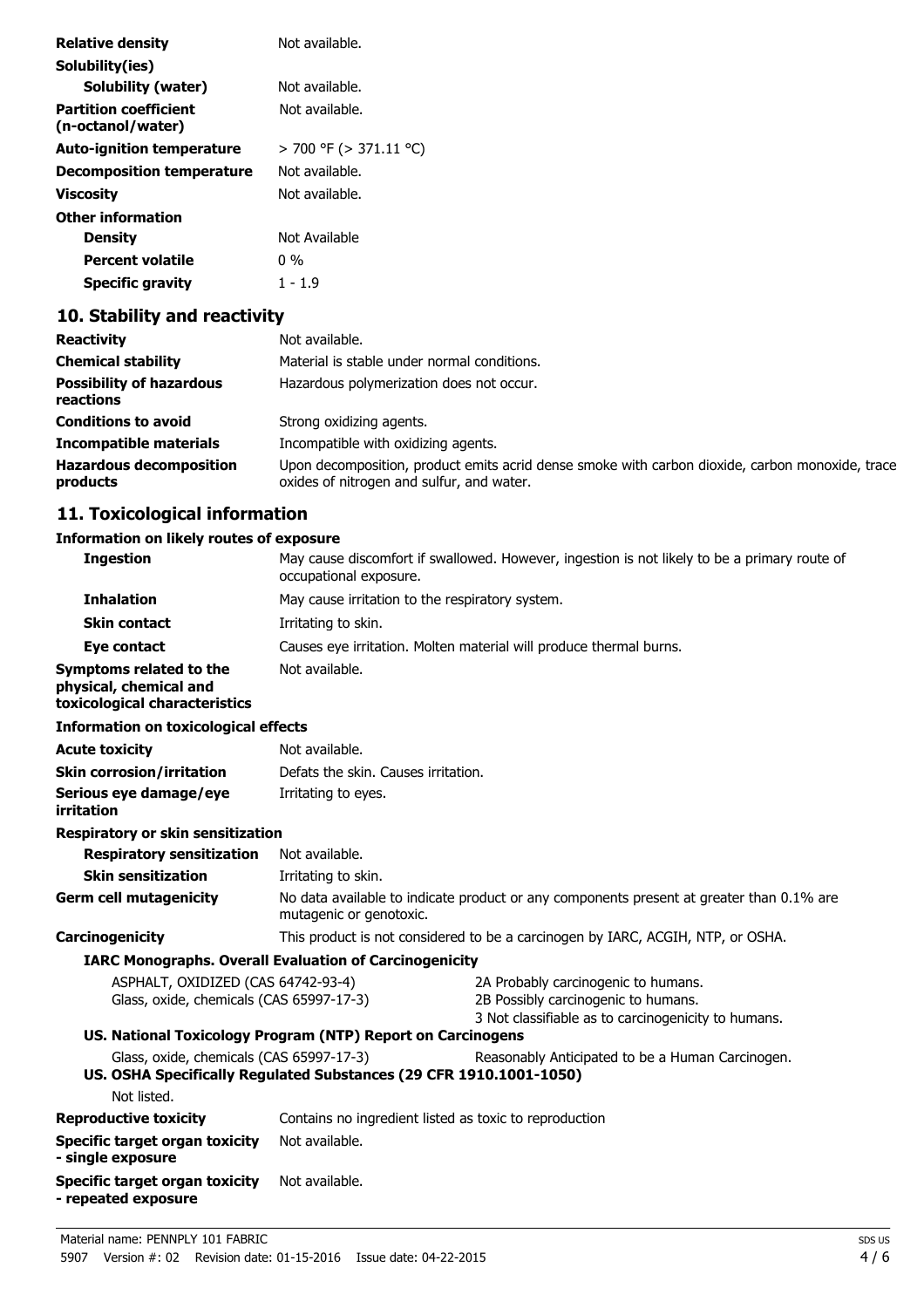| <b>Aspiration hazard</b> | Not available.                                                                          |
|--------------------------|-----------------------------------------------------------------------------------------|
| <b>Chronic effects</b>   | Prolonged inhalation may be harmful. May cause eczema-like skin disorders (dermatitis). |

## **12. Ecological information**

| <b>Ecotoxicity</b>                   | This product has no known eco-toxicological effects. Not expected to be harmful to aquatic<br>organisms. |
|--------------------------------------|----------------------------------------------------------------------------------------------------------|
| <b>Persistence and degradability</b> | Not available.                                                                                           |
| <b>Bioaccumulative potential</b>     | Not available.                                                                                           |
| Mobility in soil                     | Not available.                                                                                           |
| <b>Other adverse effects</b>         | Not available.                                                                                           |

## **13. Disposal considerations**

| <b>Disposal instructions</b>                    | Dispose of contents/container in accordance with local/regional/national/international regulations.<br>When this product as supplied is to be discarded as waste, it does not meet the definition of a<br>RCRA waste under 40 CFR 261. |
|-------------------------------------------------|----------------------------------------------------------------------------------------------------------------------------------------------------------------------------------------------------------------------------------------|
| <b>Hazardous waste code</b>                     | Not applicable.                                                                                                                                                                                                                        |
| <b>Waste from residues /</b><br>unused products | Dispose of in accordance with local regulations.                                                                                                                                                                                       |
| <b>Contaminated packaging</b>                   | Offer rinsed packaging material to local recycling facilities.                                                                                                                                                                         |

## **14. Transport information**

### **DOT**

Not regulated as dangerous goods.

### **IATA**

Not regulated as dangerous goods.

#### **IMDG**

Not regulated as dangerous goods.

#### **Transport in bulk according to** Not available. **Annex II of MARPOL 73/78 and the IBC Code**

# **15. Regulatory information**

**US federal regulations** All components are on the U.S. EPA TSCA Inventory List.

## **TSCA Section 12(b) Export Notification (40 CFR 707, Subpt. D)**

Not regulated.

**CERCLA Hazardous Substance List (40 CFR 302.4)**

Not listed.

## **US. OSHA Specifically Regulated Substances (29 CFR 1910.1001-1050)** Not listed.

## **Superfund Amendments and Reauthorization Act of 1986 (SARA)**

No

**Hazard categories** Immediate Hazard - Yes Delayed Hazard - No Fire Hazard - No Pressure Hazard - No Reactivity Hazard - No

### **SARA 302 Extremely hazardous substance**

Not listed.

| <b>SARA 311/312</b>       |  |
|---------------------------|--|
| <b>Hazardous chemical</b> |  |

## **SARA 313 (TRI reporting)** Not regulated.

## **Other federal regulations**

## **Clean Air Act (CAA) Section 112 Hazardous Air Pollutants (HAPs) List**

Not regulated.

## **Clean Air Act (CAA) Section 112(r) Accidental Release Prevention (40 CFR 68.130)**

Not regulated.

**Safe Drinking Water Act** Not regulated.

### **(SDWA)**

**US state regulations** WARNING: This product contains a chemical known to the State of California to cause cancer.